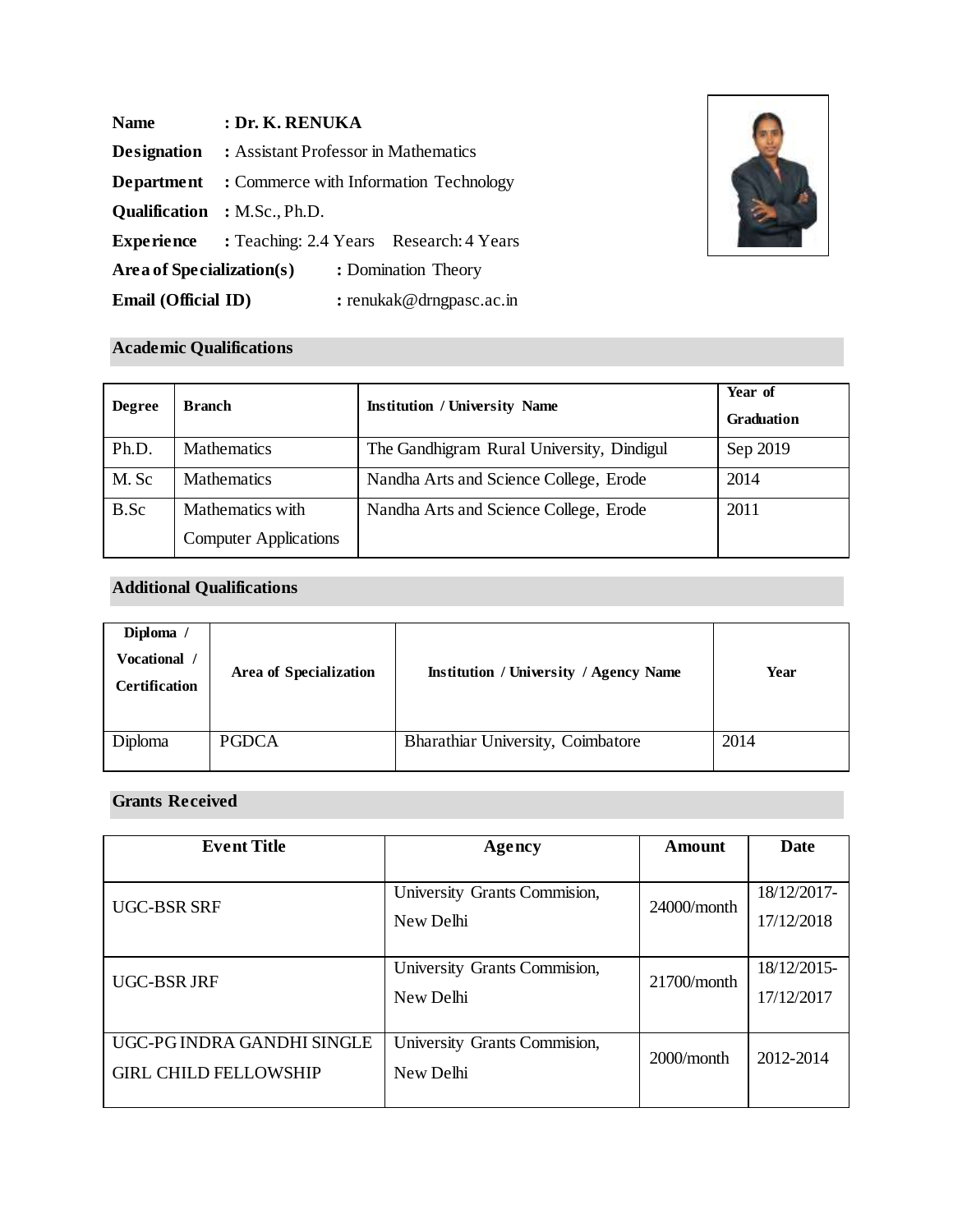### **Research Publications (Indexed)**

### **International**

Dr. K. Renuka, **[1,2]-Connected domination number of graphs**, Turkish journal of computer and mathematics education, Vol. 12(13), (2021), 5100-5105 (UGC Care list).

Dr. K. Renuka, **Restrained nonsplit-[1,2] domination number in graphs**, Journal of Physics conference series (2018), DOI: 10:1088=1742-6596=1139=1=012052 (Scopus, Google Scholar).

Dr. K. Renuka, **[1,2]-Complementary connected domination number in graphs - II**, International journal of pure and applied mathematics, Vol. 117(11), (2017), 165-175 (Scopus, UGC Care list).

Dr. K. Renuka, **[1,2]-Connected domination number for square graph**, Global Journal of Pure and Applied Mathematics, Vol.13(2), (2017), 1048-1055 (Scopus).

Dr. K. Renuka, **[1,2]-Complementary connected domination number in graphs**, International Journal of Computational and Applied Mathematics, Vol.12(1), (2017), 281-288 (UGC Care list).

Dr. K. Renuka, **Nonsplit dom strong domination number of a square graph**, International Journal of Applied Engineering Research, Vol.11(1), (2016), 167-173 (Google Scholar).

Dr. K. Renuka, **Further results on nonsplit dom strong domination number**, Malaya Journal of Mathematik, Vol.3(4), (2016), 587-590 (UGC care list)

#### **Other Publications: International / National Journals**

Dr.K.Renuka, **[1,2]-Complementary connected domination number in graphs - III**, Communications Faculty of Sciences University of Ankara Series A1 Mathematics and Statistics, Vol. 68(2), (2019), 2298- 2312 (Sci club).

Dr. K. Renuka, **[1,2]-Complementary independent domination number in graphs**, Advances in Pure and Applied Mathematics - Book Chapter : 5, (2018), 41-52.

Dr. K. Renuka, **Characterization of neighbourhood total 2-domination with coloring parameter**, Advances in Natural and Applied Sciences, Vol.10(4), (2016), 324-332.

#### **Presentations in Conference**

RESTRAINED NONSPLIT-[1,2] BONDAGE NUMBER OF GRAPHS in international conference on "Mathematical Modelling and Scientific Computing" organized by The Gandhigram Rural Institute (Deemed to be University), Dindigul, Tamil Nadu during 19-21 February 2020.

[1,2]-COMPLEMENTARY INDEPENDENT DOMINATION NUMBER FOR SPECIAL GRAPHS in international conference on "Graph Theory and its Applications" organized SSN College of Engineering, Chennai, India during 20-21 November 2019.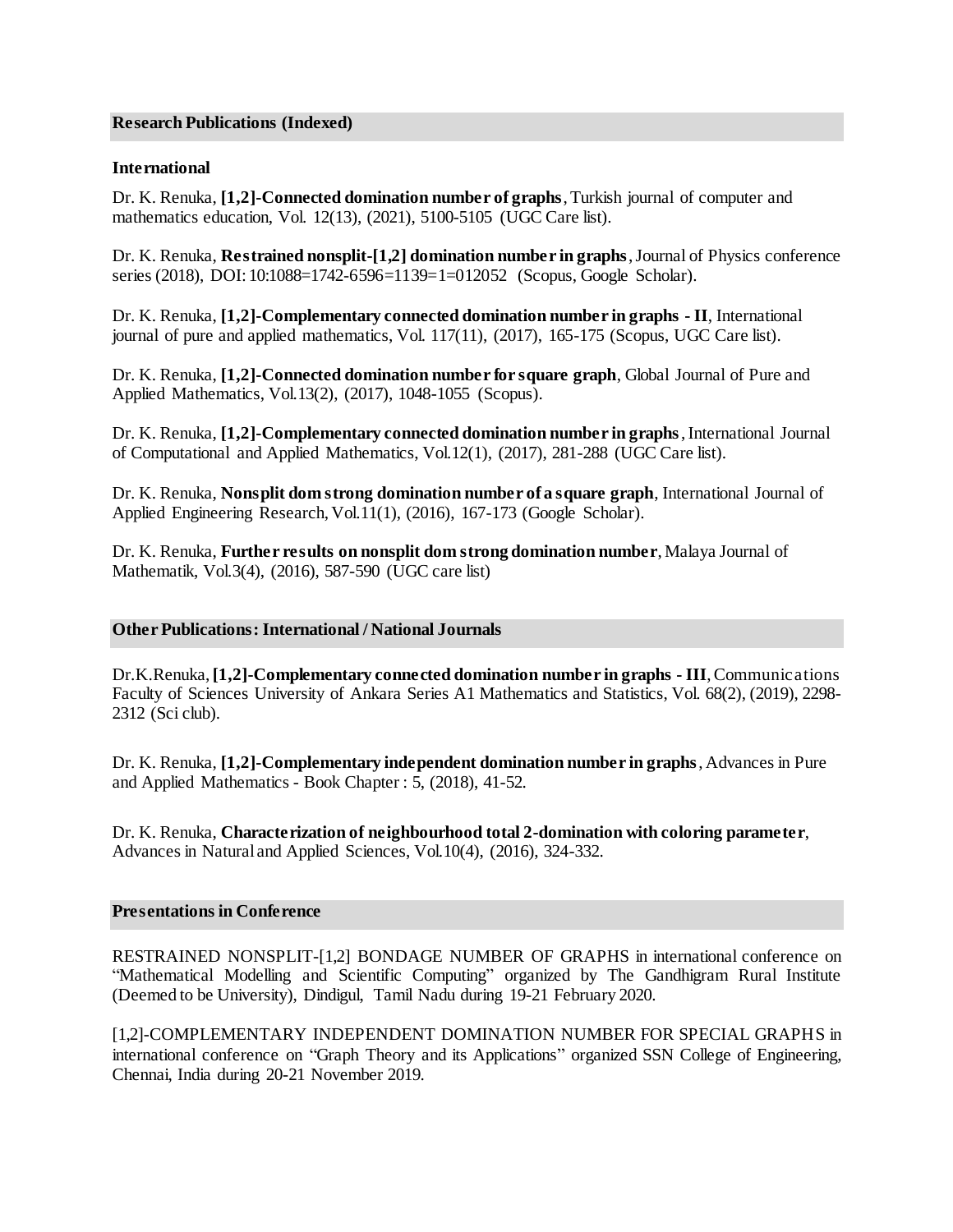RESTRAINED NONSPLIT-[1,2] DOMINATION NUMBER OF GRAPHS-I in international conference on "Mathematical Computer Engineering" organized by VIT, Chennai during 23 -24 November 2018.

RESTRAINED NONSPLIT-[1,2] DOMINATION IN GRAPHS in international conference on "Applied and Computational Mathematics" organized by Erode Arts and Science College, Erode, Tamil Nadu on 10th August 2018.

[1,2]-COMPLEMENTARY INDEPENDENT DOMINATION NUMBER OF GRAPHS in international conference on "Advances in Pure and Applied Mathematics 2018" organized MKU, Madurai and IMRF India, during 06-08 September 2018.

[1,2]-COMPLEMENTARY CONNECTED DOMINATION NUMBER OF GRAPHS-II in international conference on "Current Scenario in Pure and Applied Mathematics" Erode Arts and Science College, Erode, Tamil Nadu on 10th August 2018.

[1,2]-COMPLEMENTARY INDEPENDENT DOMINATION NUMBER OF GRAPHS in international conference on "Advances in Pure and Applied Mathematics 2018" organized by MKU, Madurai and IMRF India, during 06-08 September 2018.

[1,2]-COMPLEMENTARY CONNECTED DOMINATION NUMBER OF GRAPHS-II in international conference on "Current Scenario in Pure and Applied Mathematics" organized by Kongunadu Arts and Science College, Coimbatore during 14-16, February 2018.

[1,2]-COMPLEMENTARY CONNECTED DOMINATION NUMBER OF GRAPHS - II in international conference on "Algebra and Discrete Mathematics" organized by MKU, Madurai, Tamil Nadu during 08- 10 January 2018.

[1,2]-CONNECTED DOMINATION NUMBER FOR SQUARE GRAPH in national conference on "Mathematical Modelling for Engineering"" organized by A.V.C. College of Engineering, Mayiladuthurai, Tamil Nadu on 08 April 2017.

[1,2]-COMPLEMNTARY CONNECTED DOMINATION NUMBER OF GRAPH in UGC sponsored national conference on "Mathematical Modeling" organized by CPA, Bodinayakanur, Theni, Tamil Nadu during 30-31 March 2017.

[1,2]-CONNECTED DOMINATION IN GRAPHS in international conference on "Discrete and Computational Mathematics" organized by The Gandhigram Rural Institute (Deemed to be University), Dindigul, Tamil Nadu during February 16-18,2017

NONSPLIT DOM STRONG DOMINATION NUMBER OF SQUARE GRAPH at international conference on "Applied Mathematical Models" organized by PSG College of Technology, Coimbatore, Tamil Nadu during January 5-7, 2016.

### **Participation in Conference/Seminars/Webinars/Workshop/FDP**

RESEARCH METHODOLOGY AND PEDAGOGYFOR TERTIARY EDUCATION organized by Dr. N.G.P. Arts and Science College during 15 - 21 June 2021.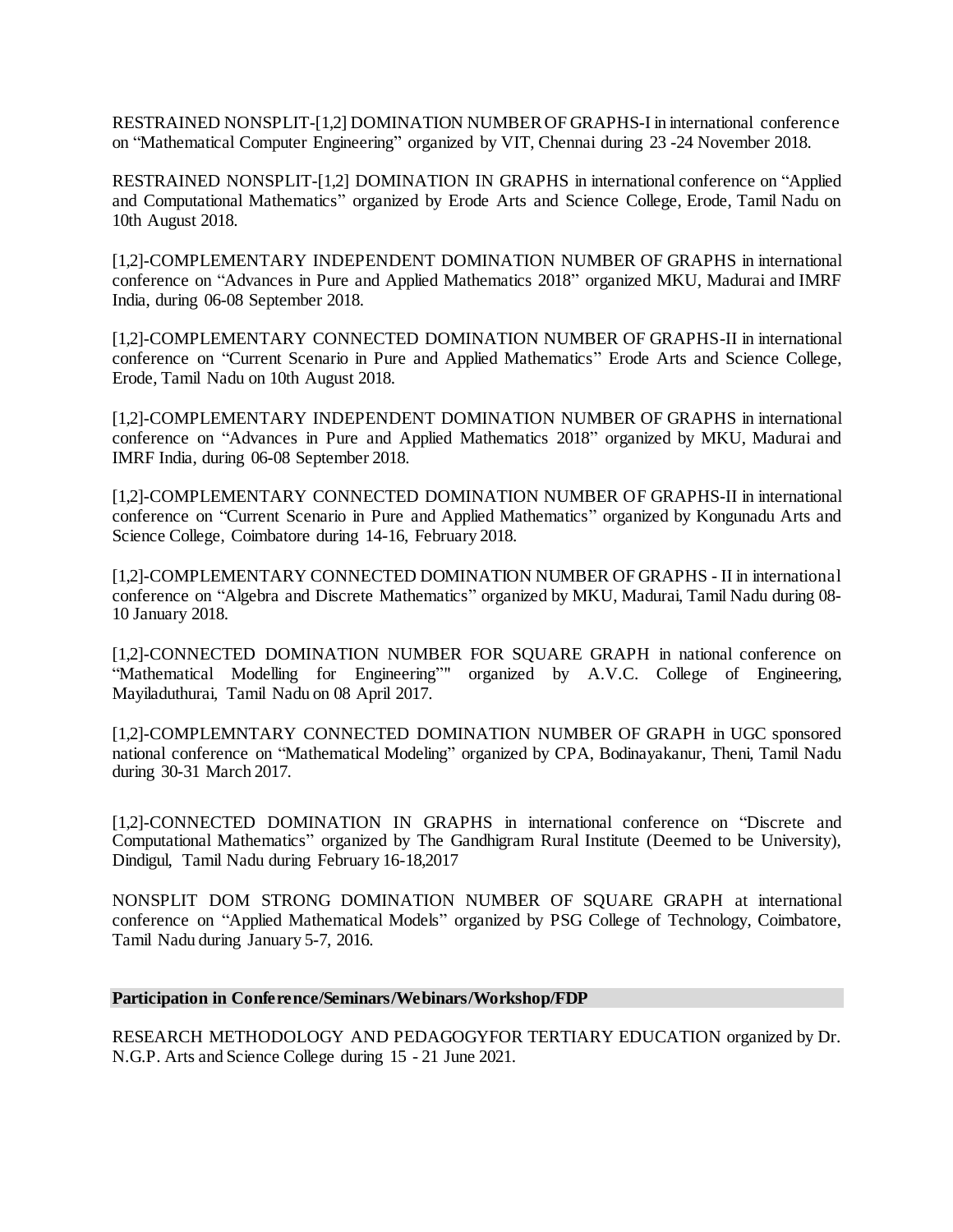INTERNATIONAL VIRTUAL WORKSHOP ON RECENT TRENDS IN APPLIED MATHEMATICS AND RESEARCH METHODOLOGY organized by Government MGM PG College, Itarsi, Madhya Pradesh during 4 and 5 March 2021.

INTERNATIONAL VIRTUAL WORKSHOP ON DOMINATION THEORY AND TOPOLOGICAL INDICES organized by Mangalore University and Academy of Discrete Mathematics and Applications (ADMA) during 4 to 6 February 2021.

INTERNATIONAL WORKSHOP ON GRAPH THEORY AND INTERNET OF THINGS IN ENGINEERING organized by VIT, Chennai during 13 and 14 July 2018.

INTERNATIONAL WORKSHOP ON MATHEMATICAL MODELLING AND SOFT COMPUTING organized The Gandhigram Rural Institute (Deemed to be University), Dindigul, Tamil Nadu during 25 to 27 April 2018.

LATEX-EFFECTIVE THESIS AND RESEARCH PAPER WRITING USING LATEX (HANDS ON TRAINING), organized by Kongunadu Arts and Science College, Coimbatore, Tamil Nadu on 2 March 2017.

GRAPH THEORY AND ITS APPLICATIONS organized by Hindusthan College of Engineering and Technology, Coimbatore, Tamil Nadu during 14 and 15 July 2016

FACETS-2016 at The IMSc, Chennai, Tamil Nadu during 4 and 5 July 2016.

EXPANDING HORIZONS AND EMERGING TRENDS IN MATHEMATICS held at Sri Vasavi College, Erode, Tamil Nadu on 10 February 2014.

MATHEMATICS WORKSHOP FOR COLLEGE TEACHERS 2013 at Vellalar College for Women, Erode, Tamil Nadu on 18 to 22 November 2013.

SCIENCE ACADEMY LECTURE WORKSHOP, held at IMSc Chennai, on 1 and 2 July 2013.

NATIONAL WEBINAR ON ADVANCES IN GRAPH THEORY organized by Ramanujan Club, Department of Mathematics in association with IQAC, Government college of DAMAN on 29 June 2020.

NATIONAL WEBINAR ON COLORING OF GRAPHS organized by Tirumala Engineering College, Andhra Pradesh on 6 June 2020.

NATIONAL SEMINAR ON PERSPECTIVE AND CHALLENGES ON ADOPTING THE CURRICULUM FOR ENGINEERING AND TECHNOLOGY IN INDIA organized by VFSTR deemed to be University on 21 December 2019.

ACADEMY FOR FACULTY DEVELOPMENT FACULTY ORIENTATION PRGRAMME organized by VFSTR deemed to be University from 5 July 2019 to 16 July 2019.

INTERNATIONAL CONFERENCE ON MATHEMATICAL MODELLING AND NETWORKS organized by Department of Mathematics, Nandha Arts and Science College, Erode, Tamil Nadu on 26 July 2018.